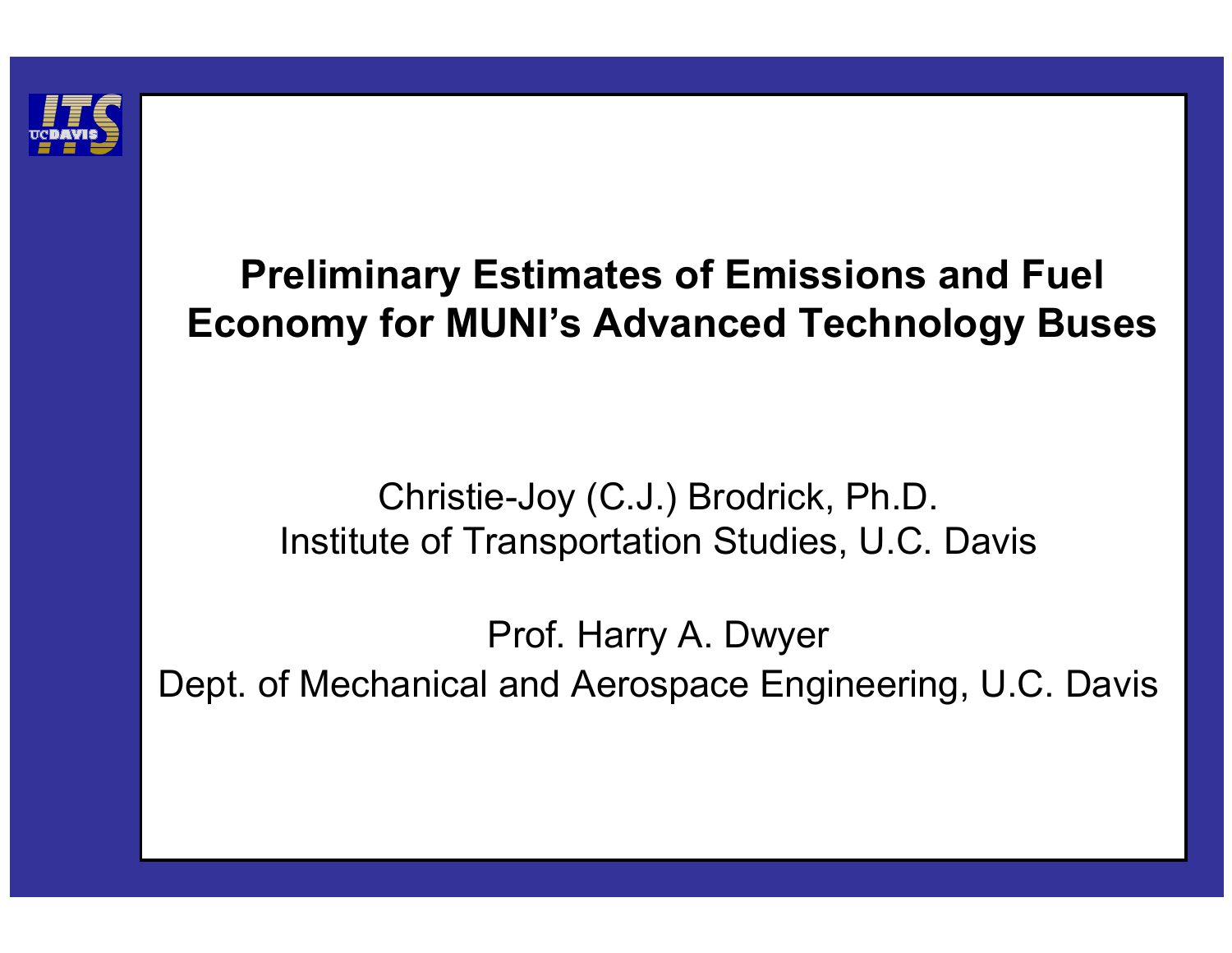

### **Objective**

Measure and compare the mass emissions (carbon monoxide, oxides of nitrogen, hydrocarbons, and particulate matter) and energy efficiency of four types of buses: conventional diesel, conventional diesel with particulate trap, compressed natural gas, and hybridelectric transit buses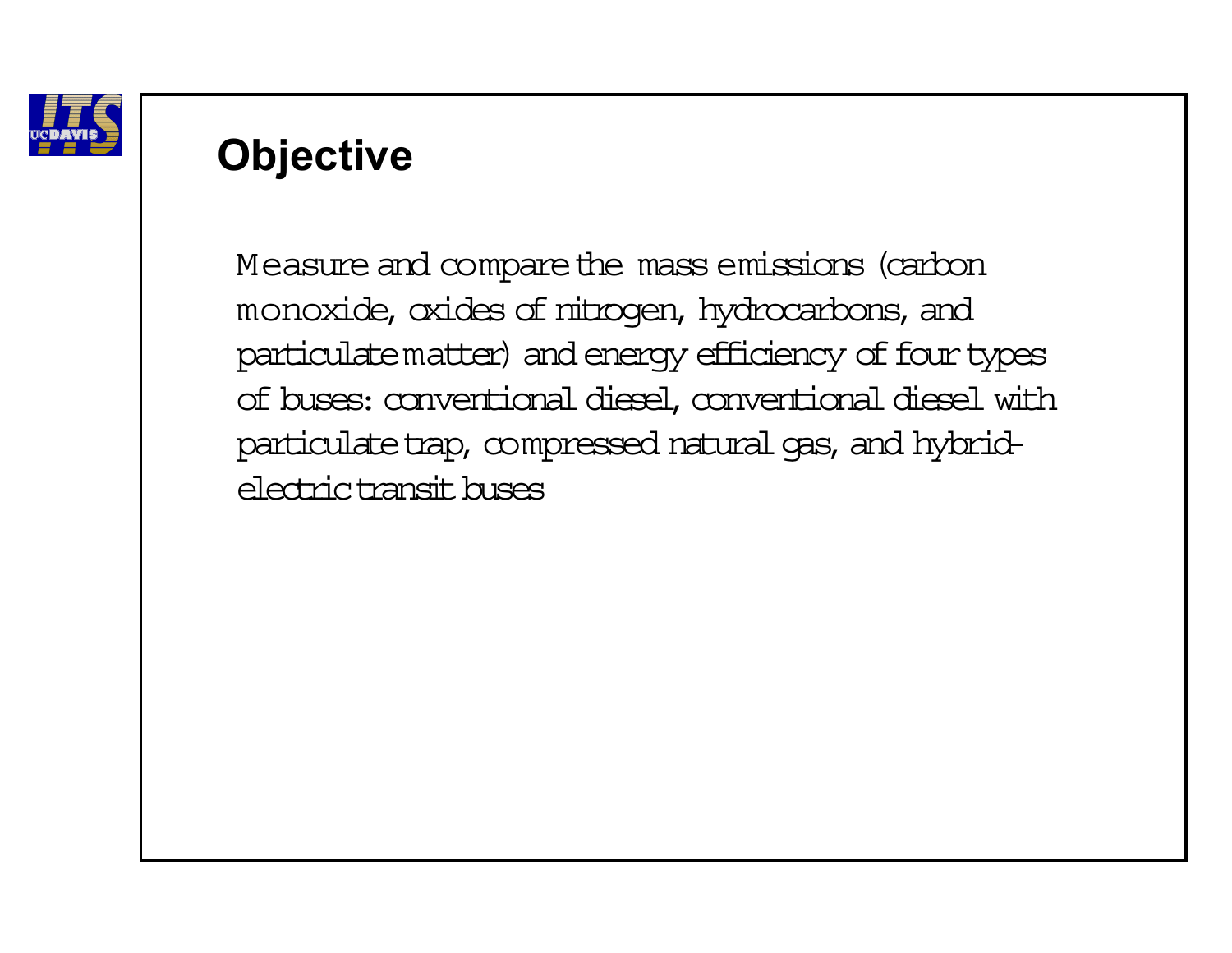

# **Methodology**

- •Manage chassis dynamometer-based testing at the California Truck Testing Service
- •Oversee testing using conventional driving cycle test protocols: the Central Business District (CBD) and New York Bus (NY Bus) Cycles, which have been used extensively in previous research
- Compare the results to those from other large advanced technology bustesting projects
- •Design a SF specifictest, conduct preliminary testing on this cycle, and compare to the results from other cycles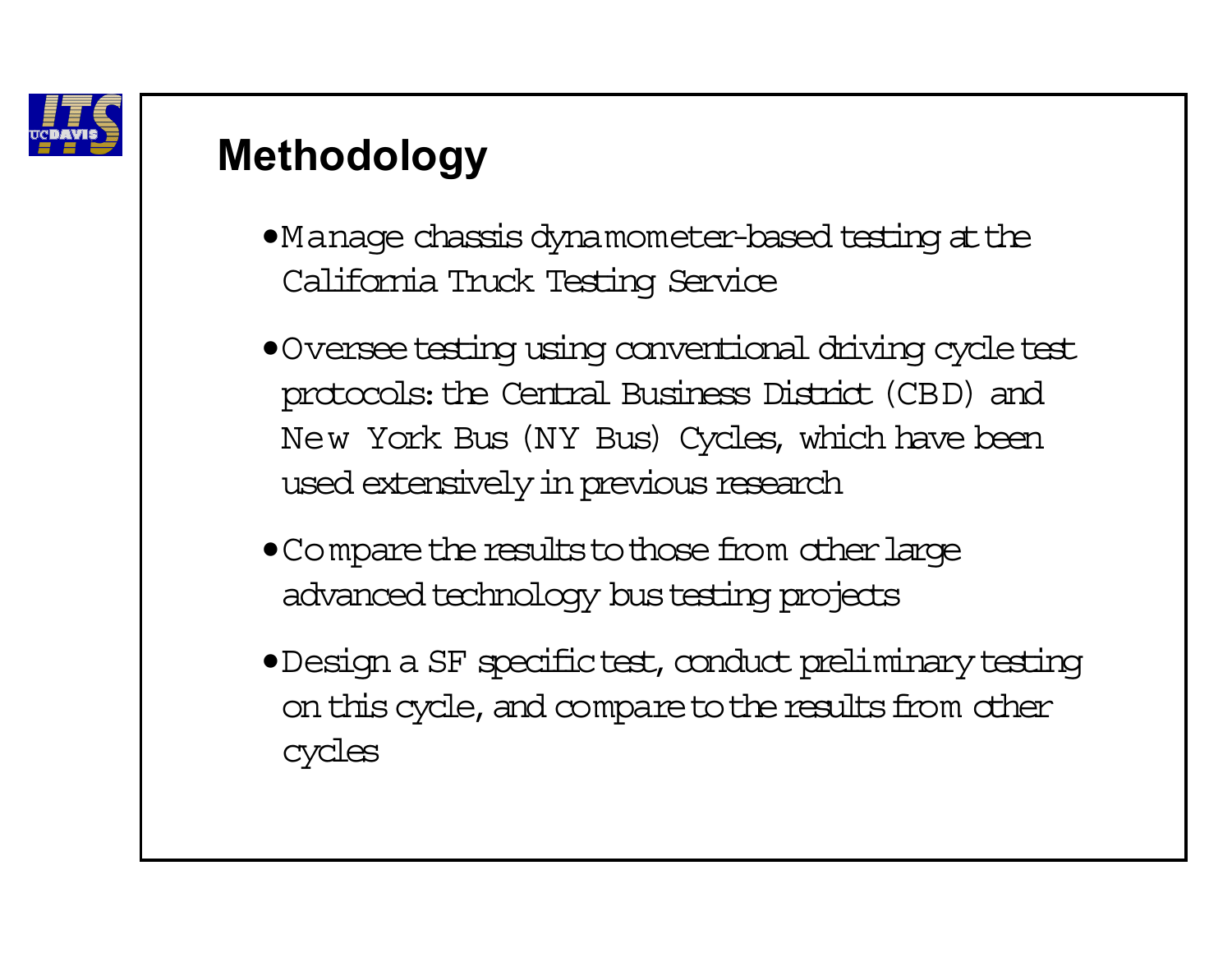

# **Dynamometer Testing**

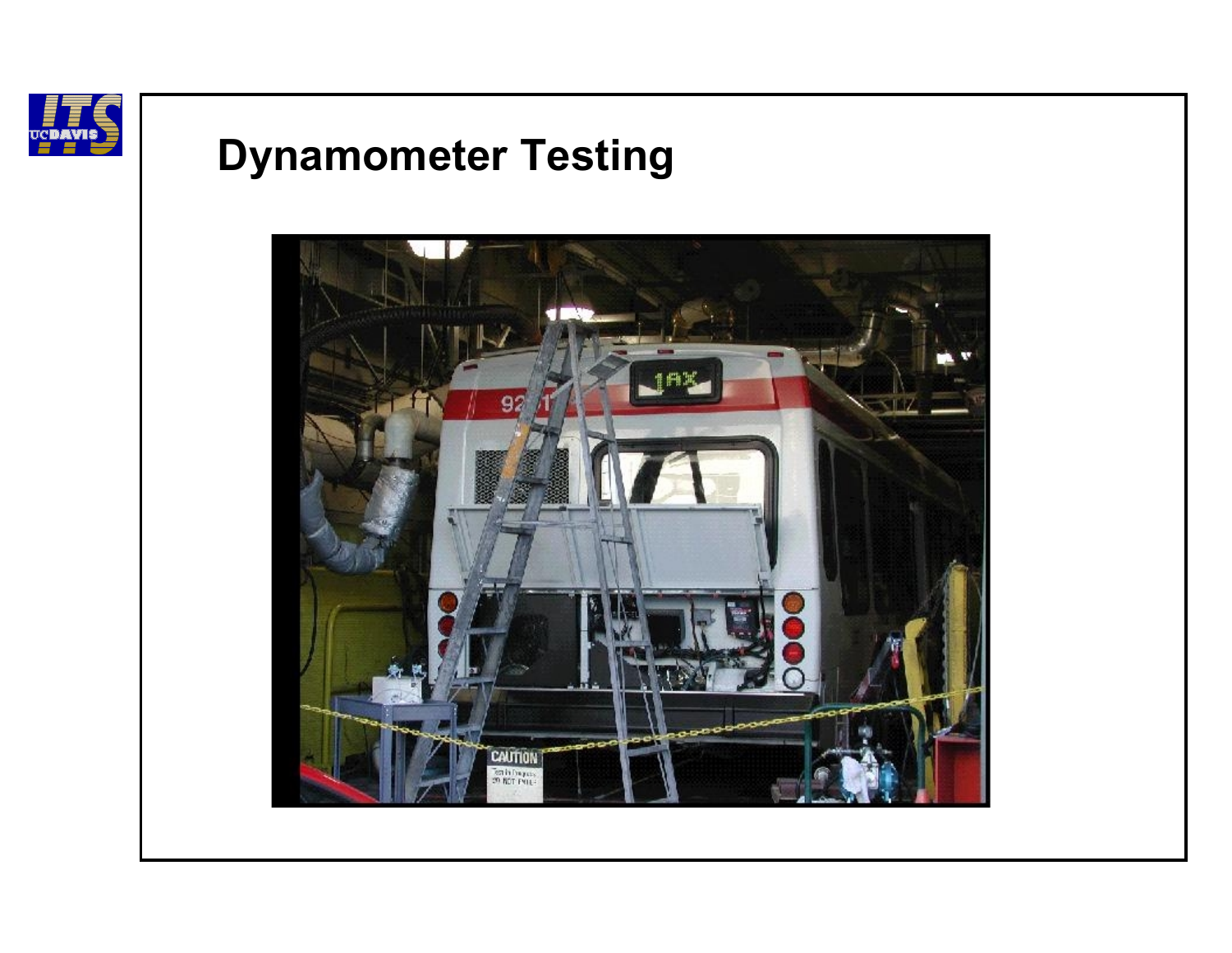



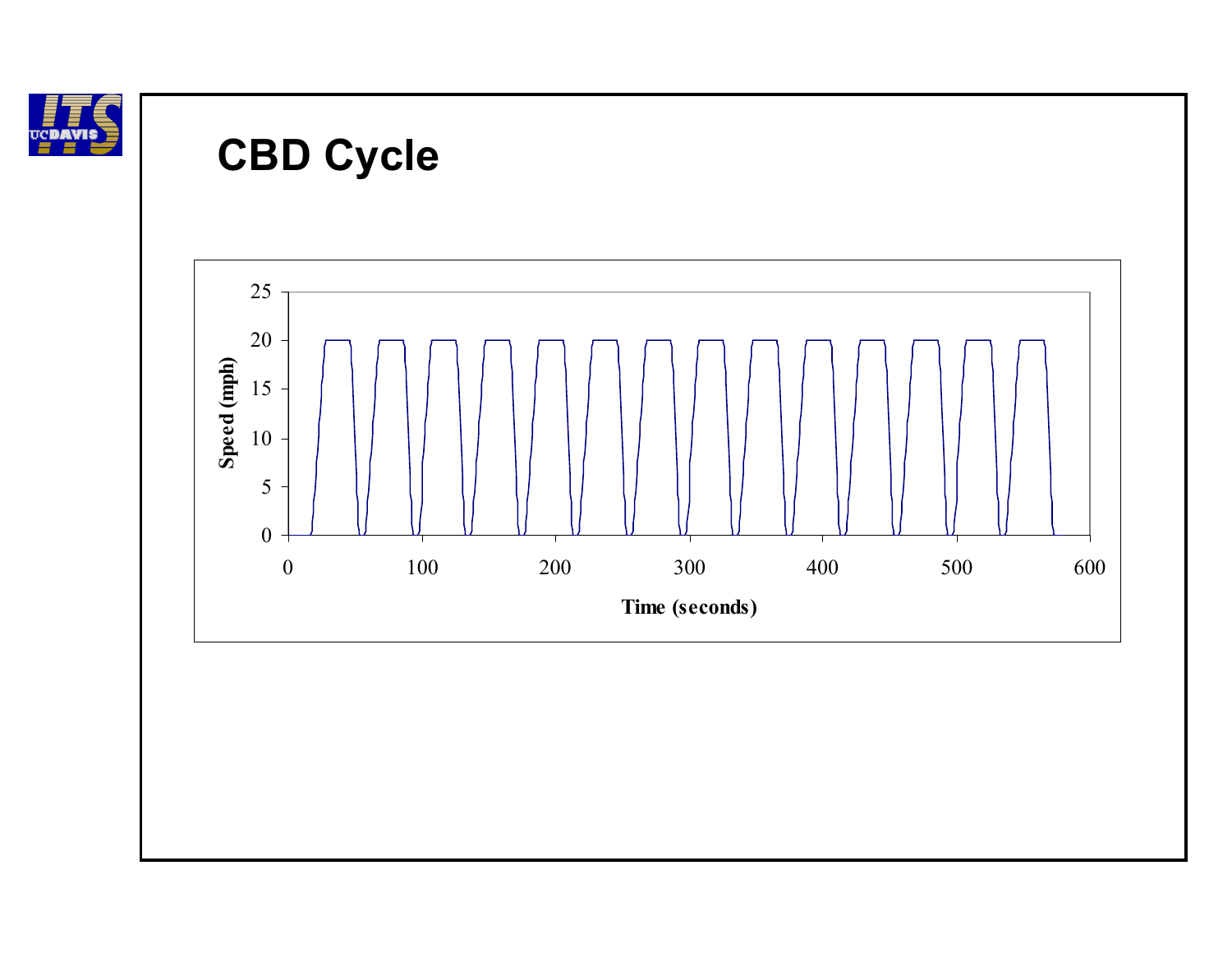

### **NY Bus Cycle**

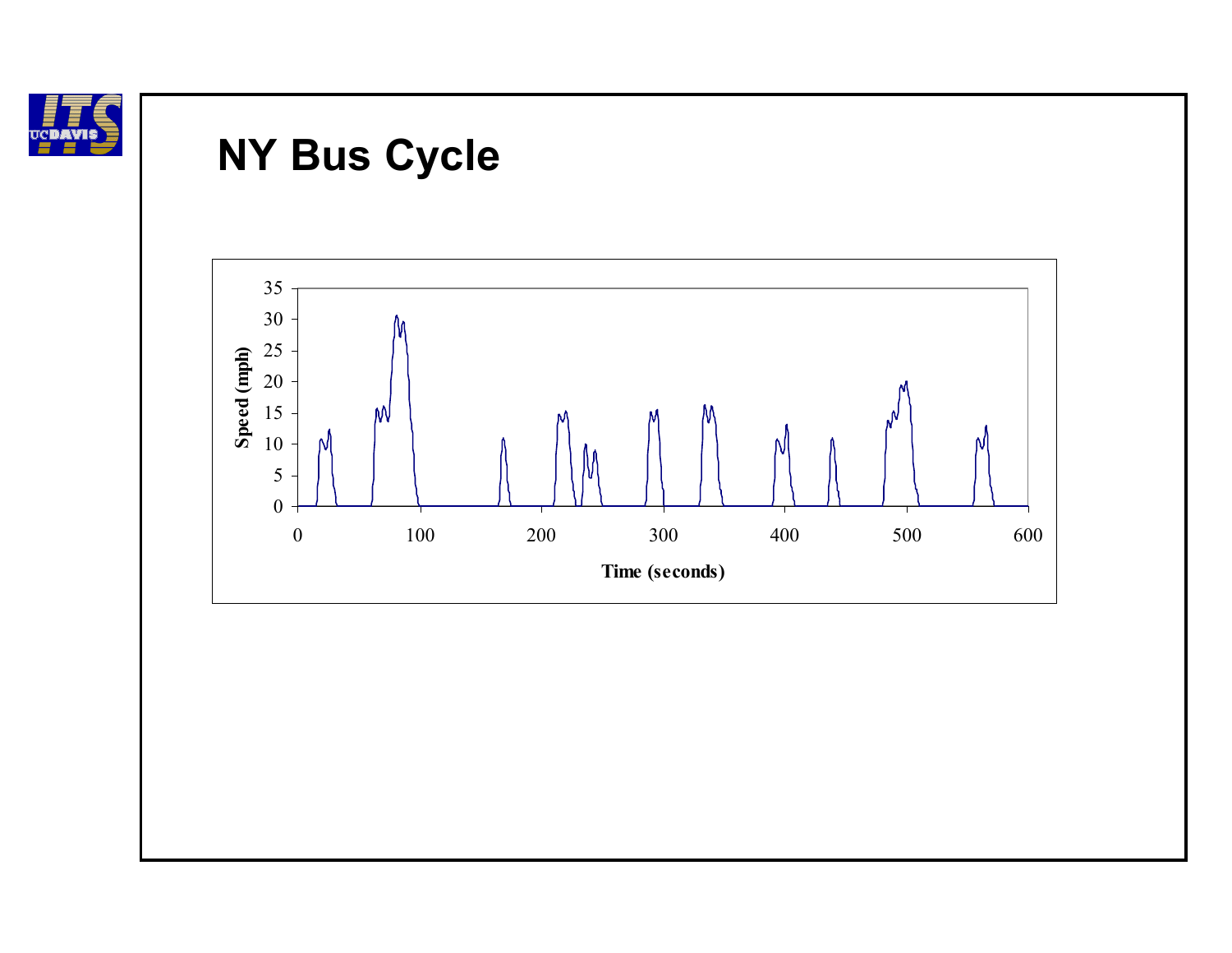

# **Preliminary SF Three Route Cycle**

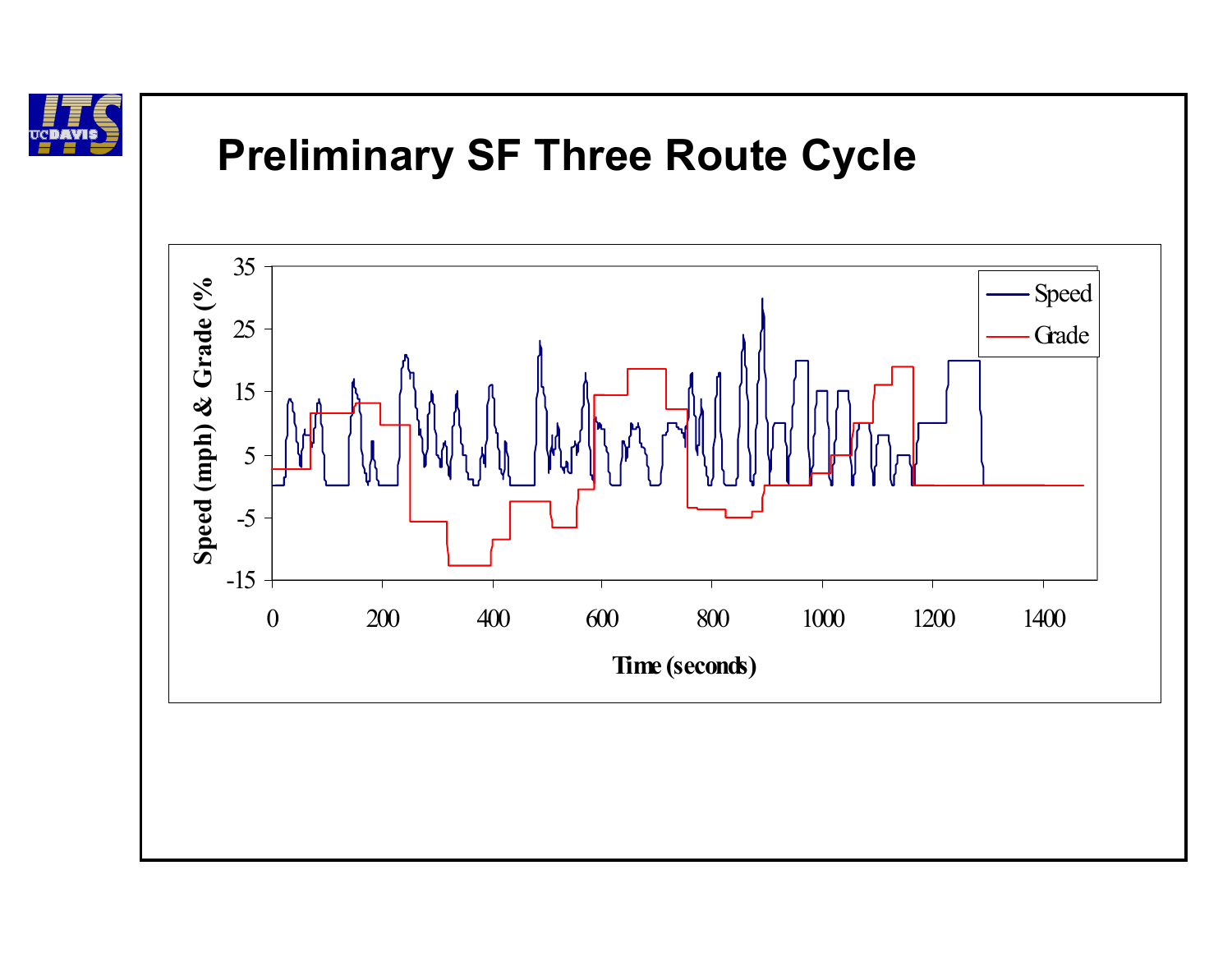

# **SF Three Route Cycle**

|                              | <b>Characteristic</b>        | <b>Value</b>   |
|------------------------------|------------------------------|----------------|
| <b>Frequent stops/starts</b> | time(s)                      | 586            |
|                              | distance (mi)                | 0.99           |
|                              | avg V (mph)                  | 6.08           |
|                              | avg V w/o idle (mph)         | 8.20           |
|                              | number of stops              | $\overline{4}$ |
|                              | vehicles per hour            | 55             |
| Long upgrade (17%)           | time(s)                      | 167            |
|                              | distance (mi)                | 0.27           |
|                              | avg V (mph)                  | 5.84           |
|                              | $\alpha$ vg V w/o idle (mph) | 7.43           |
|                              | number of stops              | $\overline{2}$ |
|                              | vehicles per hour            | 74             |
| Low downgrade $(3-5\%)$      | time(s)                      | 138            |
|                              | distance (mi)                | 0.33           |
|                              | avg V (mph)                  | 8.76           |
|                              | avg V w/o idle (mph)         | 11.07          |
|                              | number of stops              | $\overline{2}$ |
|                              | vehicles per hour            | 41             |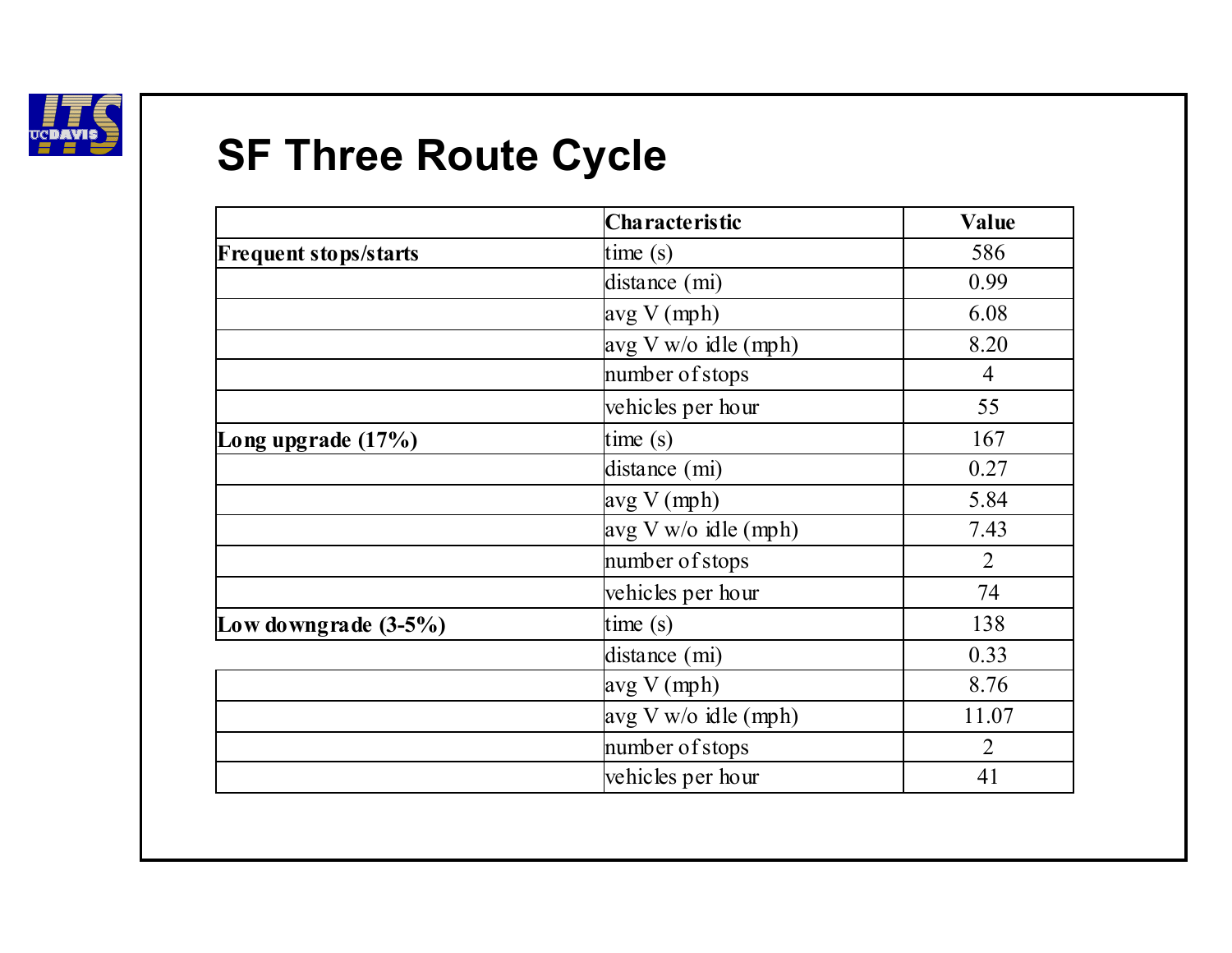

# **Comparison of Cycles**

| Parameter           | <b>CBD</b> | <b>NY Bus</b> | <b>SF3-Route</b> |
|---------------------|------------|---------------|------------------|
| time (sec)          | 574        | 600           | 1473             |
| idle $(\% )$        | 18         | 58            | 21               |
| max speed (mph)     | 20         | 31            | 27               |
| average speed (mph) | 12.6       | 3.69          | 6.79             |
| max accel (mph/s)   | 1.93       | 4.43          | 3.6              |
| max decel (mph/s)   | $-3.73$    | $-3.35$       | $-1.75$          |
| total distance (mi) |            | 0.61          | 2.78             |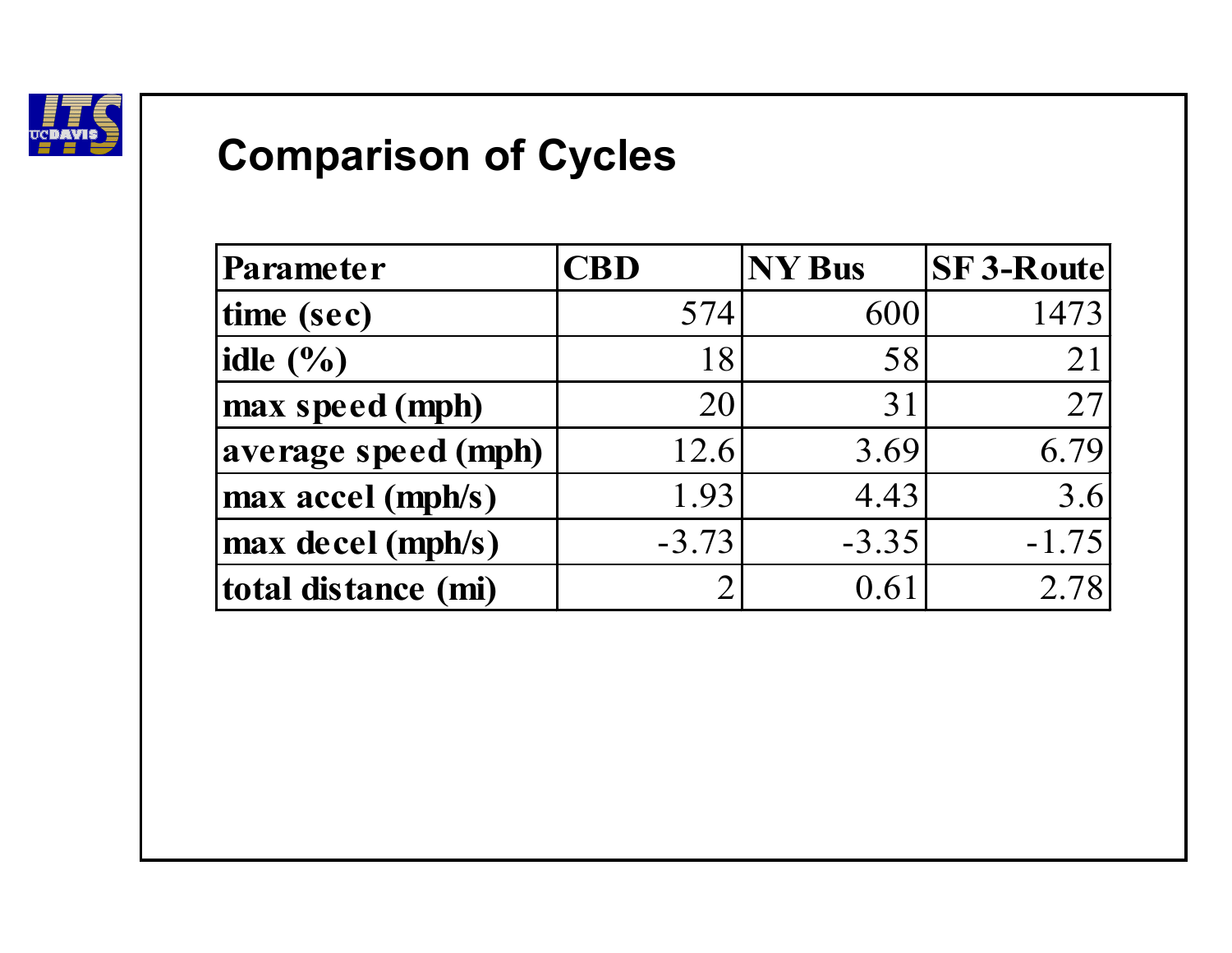

# **Phase 1 Uncertainties**

- •Typical variation between tests
- Representativeness of test procedure
- Passenger load
- •Correction for SOC
- SF driving cycle inconsistency
- $\bullet$  Sulfur interference with trap
- •Testing complexity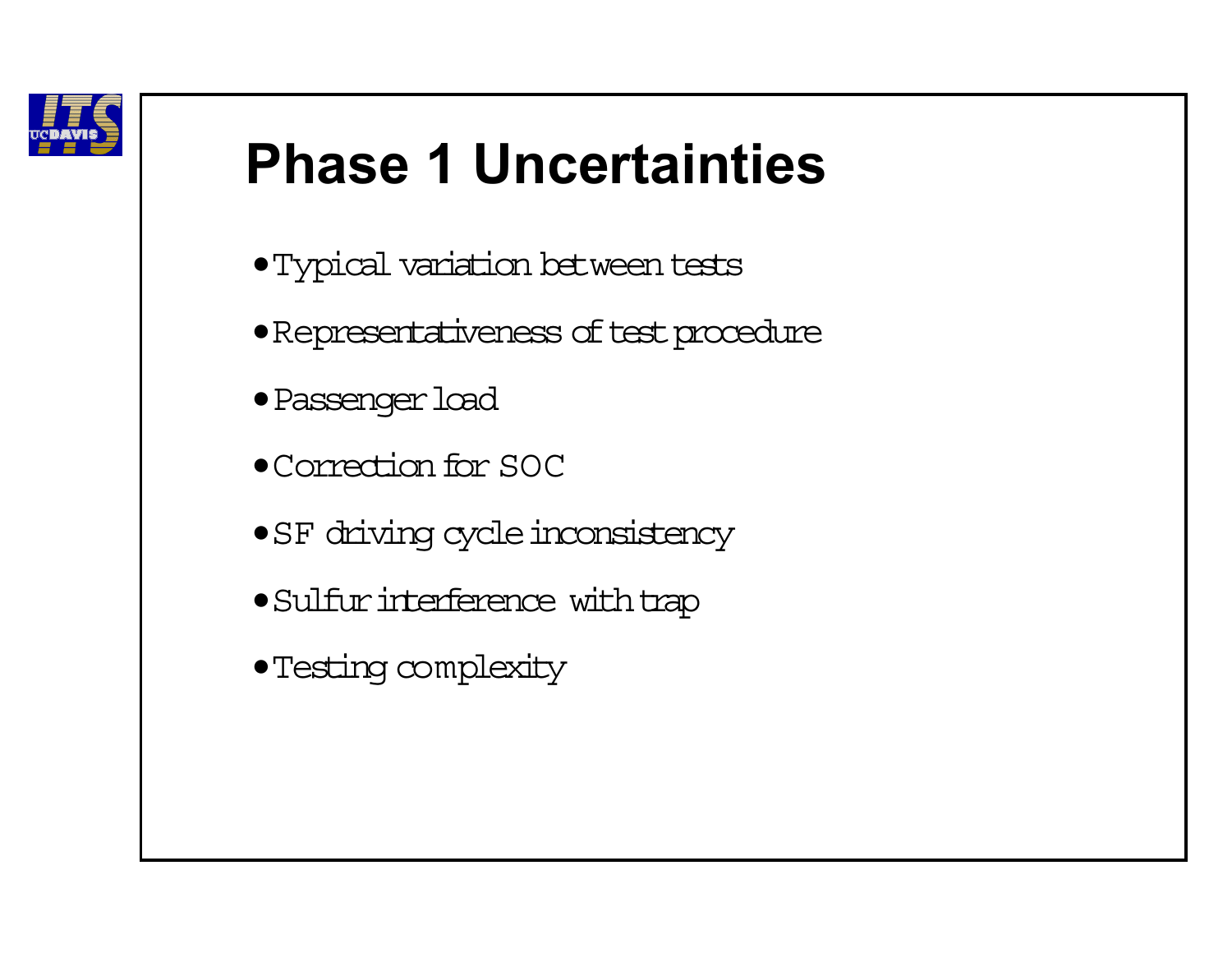

#### **Variation**

#### **"There are no absolutes when referring to bus emissions"**

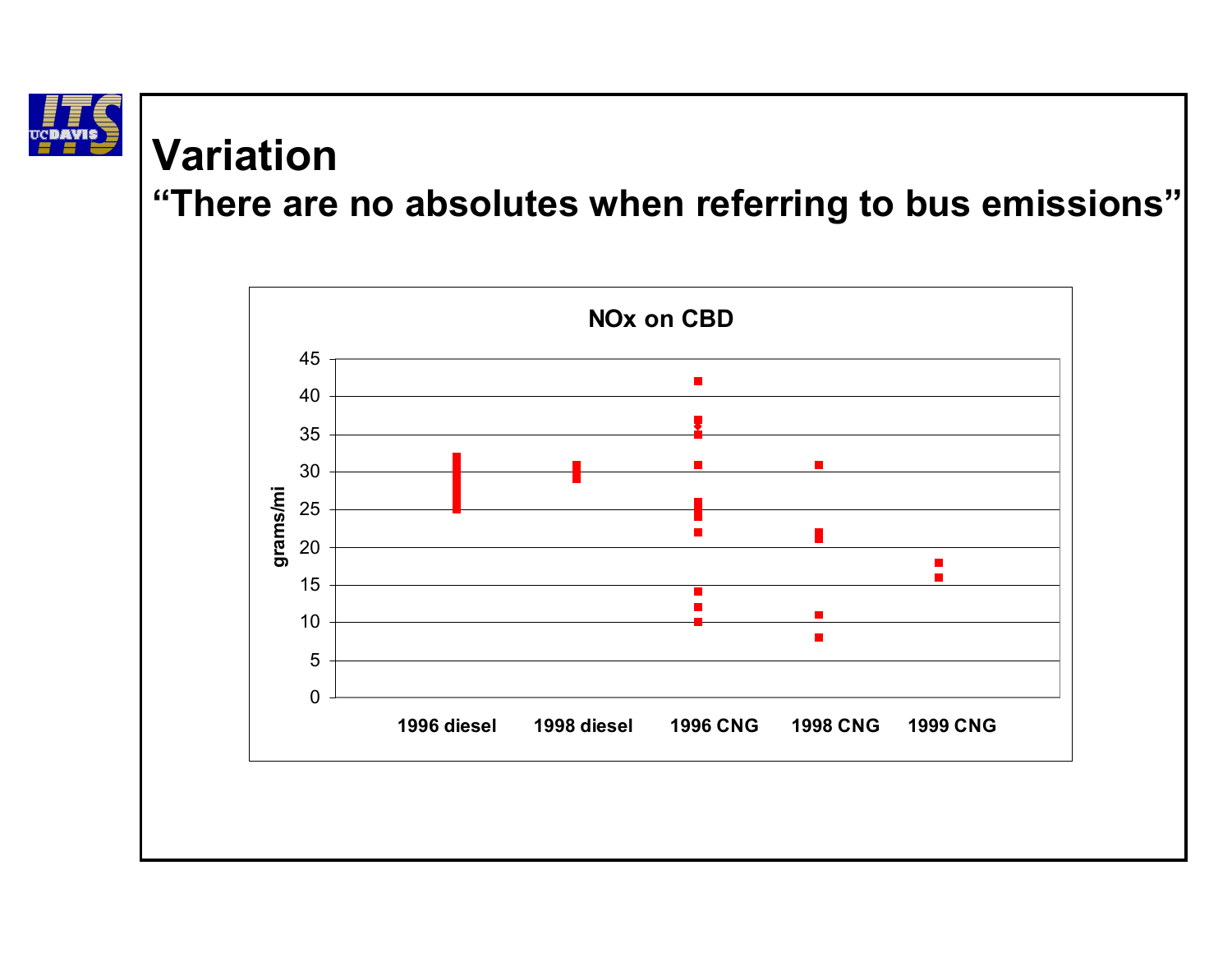

# **MUNI Preliminary Results v. Other Studies**

- 1) Hybrid and CNG buses offered substantially reduced emissions compared to conventional diesel buses
- 2) CNG buses demonstrated the lowest NOx emissions followed by the hybrid buses, and then the diesel buses with traps
- 3) PM emission of CNG, hybrid, and diesel buses with traps were comparable and often below the detectable limits
- 4) Diesel buses exhibited the best fuel economy of any bus; hybrid buses had superior fuel economy during demanding cycles
- 5) CNG buses had the highest CO emissions of any bus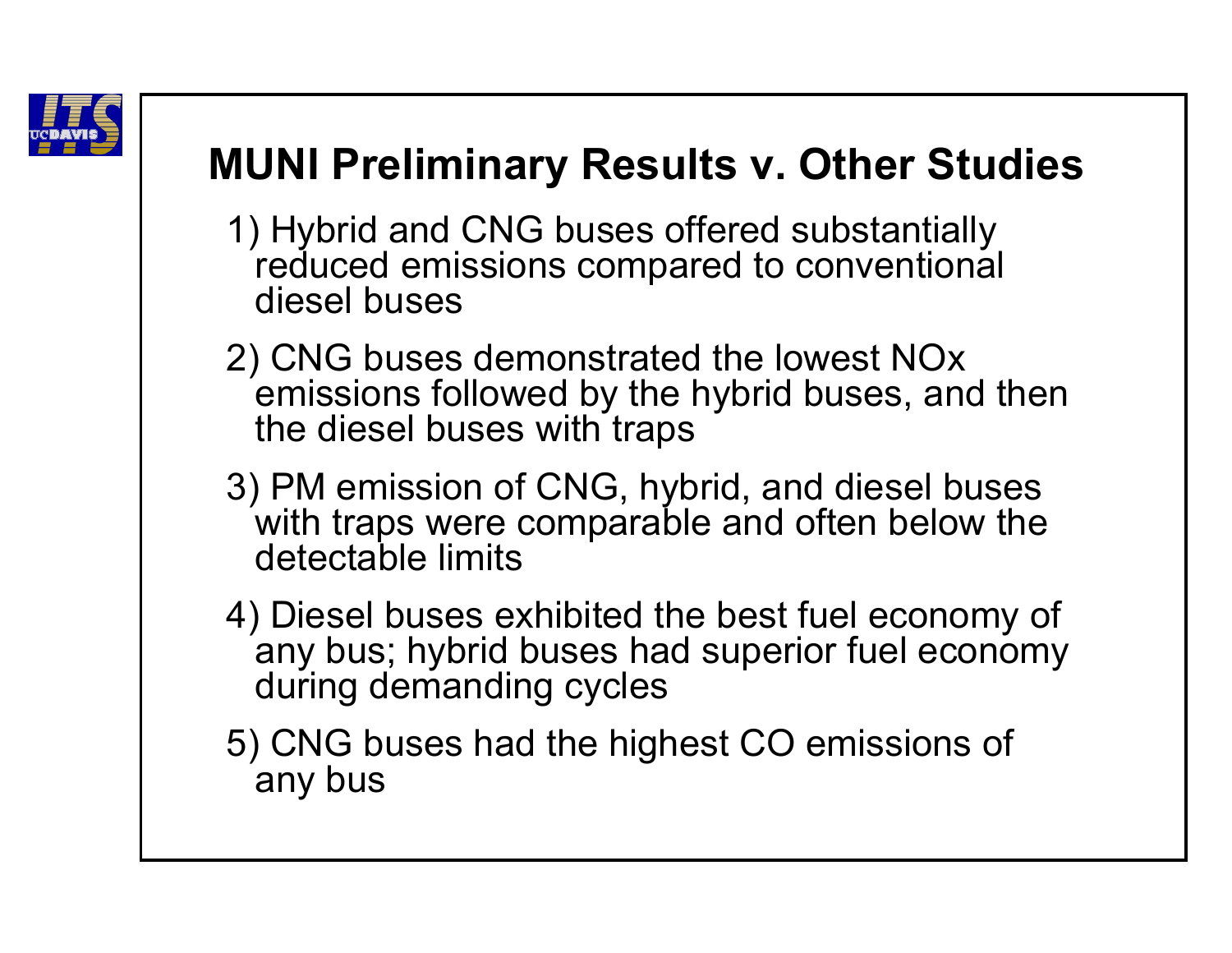

#### **PM**

- $\bullet$  The detectable limit for PM is approximately 0.05 grams per mile
- $\bullet$  On the CBD Cycle, the CNG, hybrid, and diesel bus with trap each had very low PM emissions in the 0.05 range
- •P M levels were similarly low fortheSF Cycle
- $\bullet$  On the NY Bus Cycle, PM emissions of the three buses were again very similar
- •As expected PM for all buses was higher on the NY Bus Cyclethan on the CBD Cycle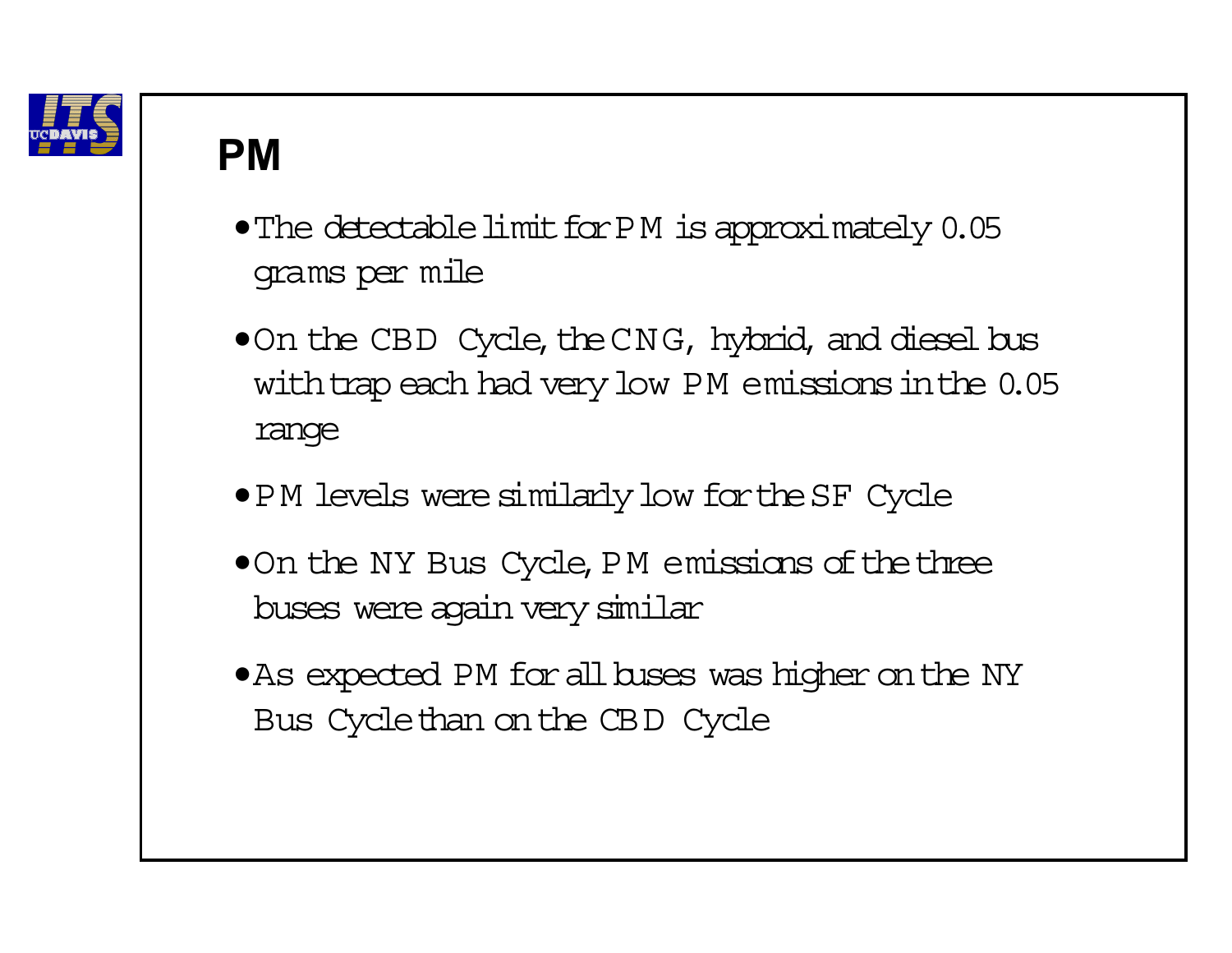

#### **PM**

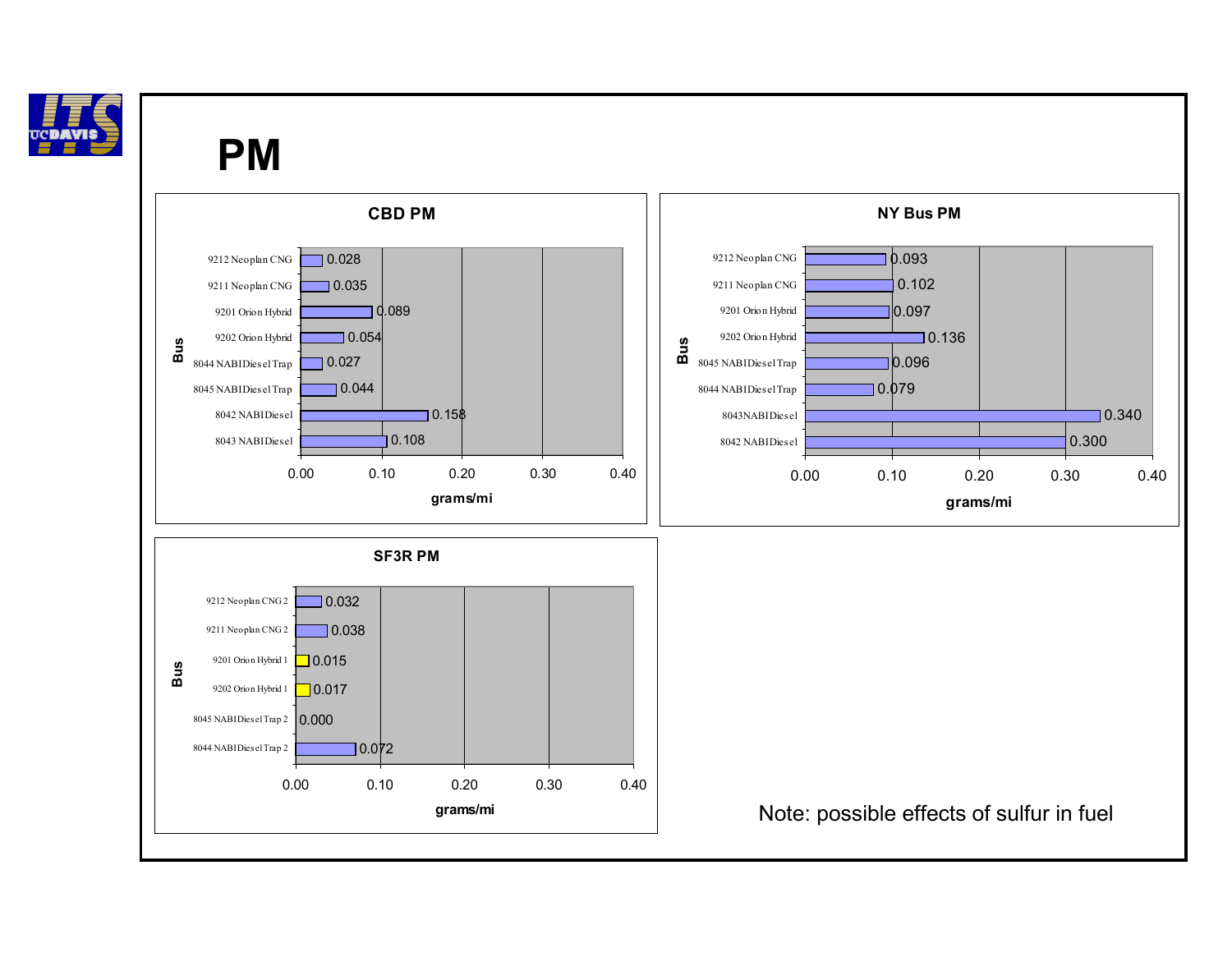

### **NOx**

- The CNG buses demonstrated the lowest NOx emissions followed by the hybrid buses
- On the CBD and NY Bus Cycles, the NOx emissions from the diesel buses and the diesel buses with trap are expected to be similar because the trap does not remove a significant amount of NOx
- $\bullet$  We observed that the conventional diesel buses had lower NOx emissions than the hybrid buses; however, thisislikely atesting anomaly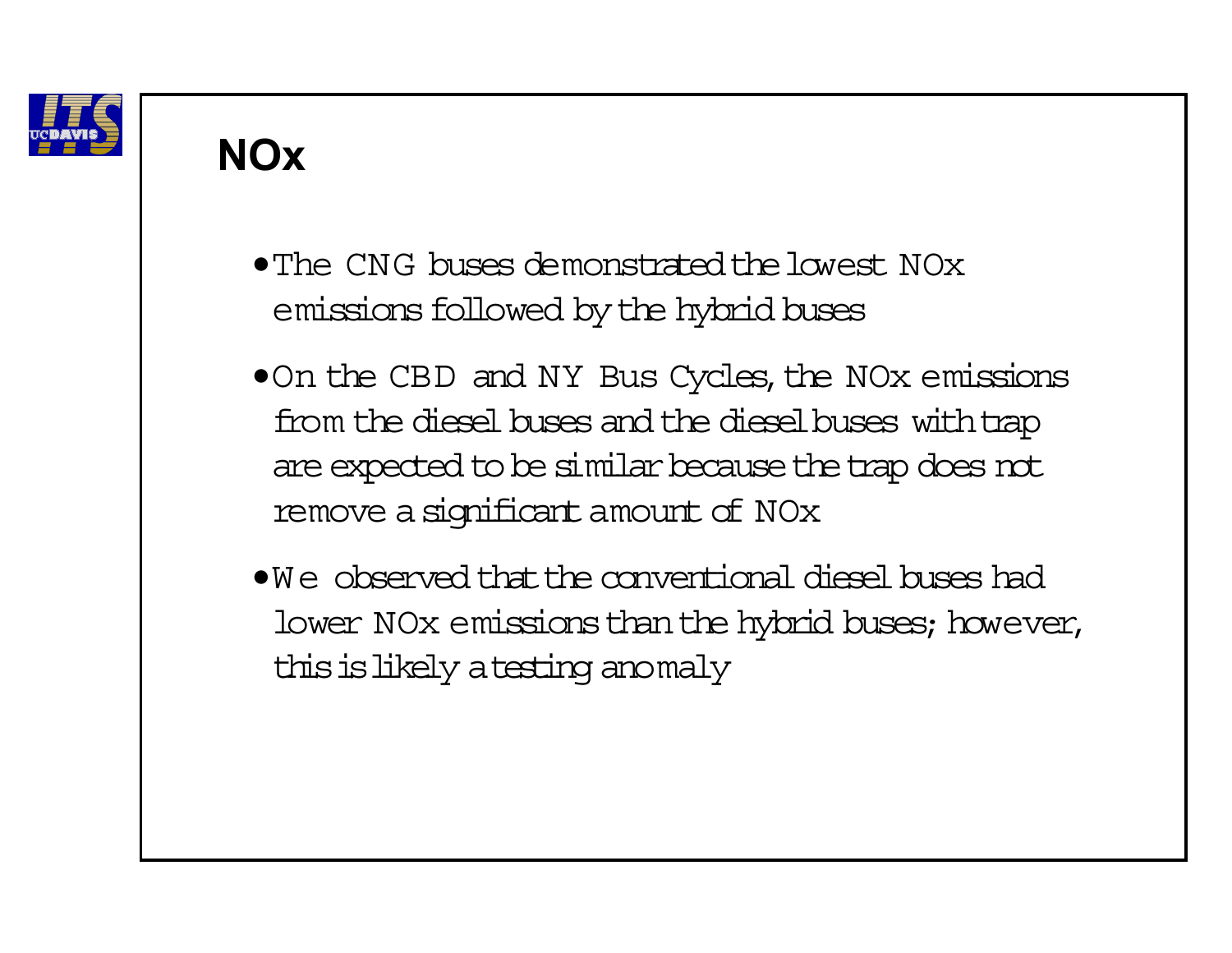

#### **NOx**

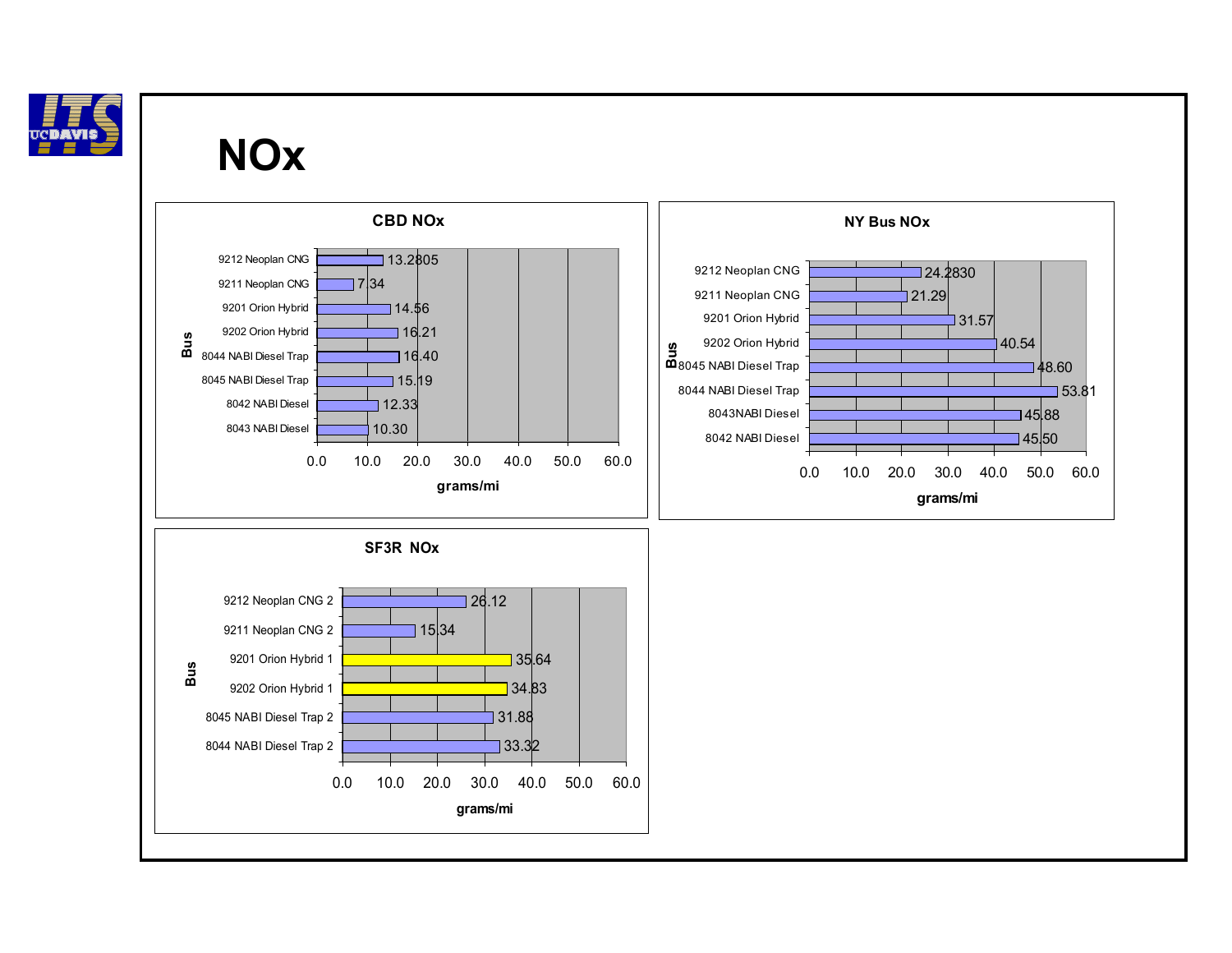

# **HC and CO**

- •CNG buseshad by farthe highest CO emissions of any bus. Other buses, including the diesel, produced very low CO emissions
- In many areas, CO emissions are not a large concern any longer and the emissions contribution of diesel vehicles in general is small
- •Emissions of methane and non-methane are being analyzed
- •Many of the HC emissions were within the detection limits of the instruments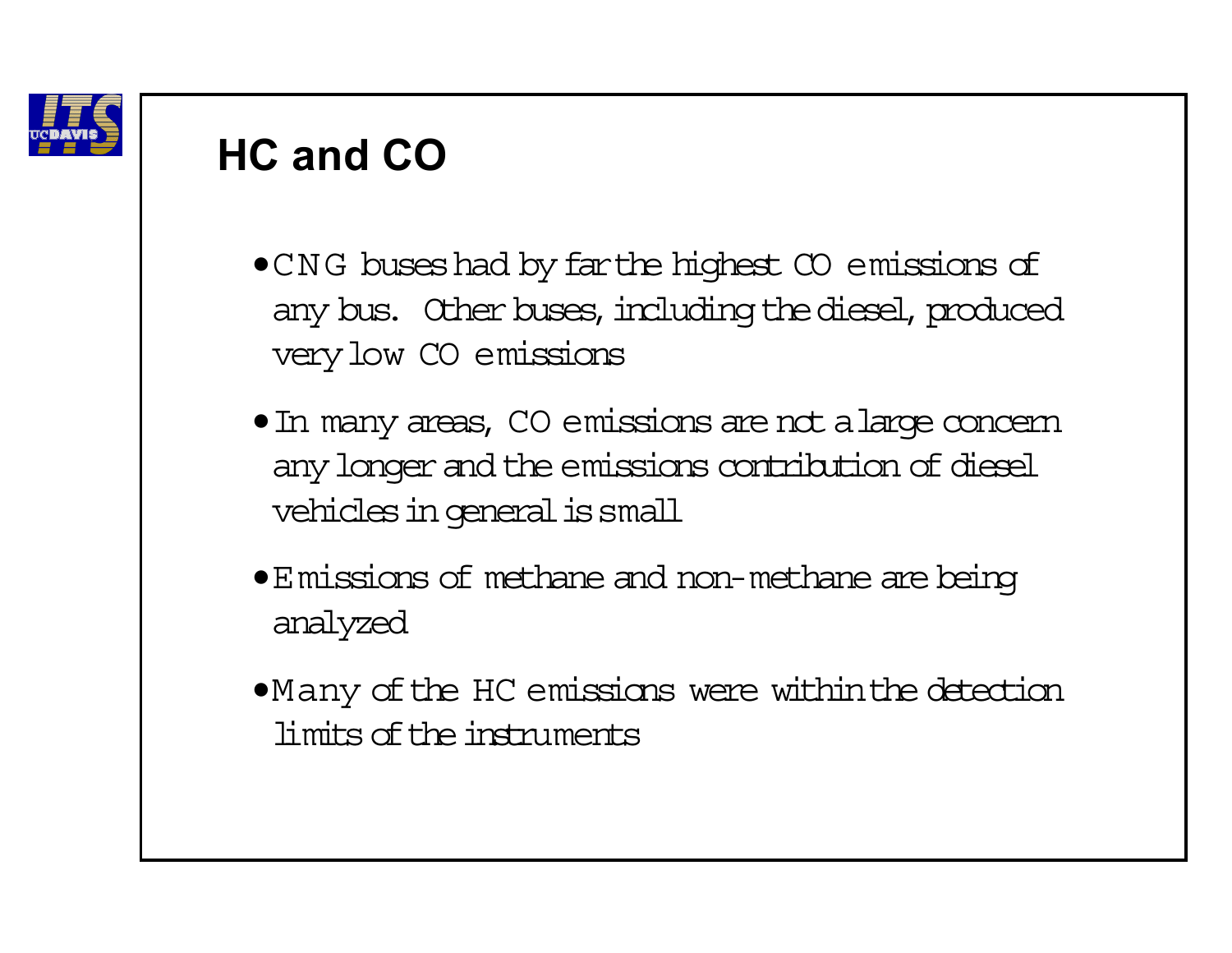

### **Fuel Economy**

- As expected, fuel economy was poorest for the CNG bus and best for the conventional diesel vehicle
- •Fuel economy was much better on the CBD Cycle than on themore demanding NY Bus and SF Cycle
- $\bullet$  Although the diesel bus with trap had superior fuel economy, the CNG, hybrid, and dieseltrap buses exhibited much less difference infuel economy on the SF Cycle than on the other test cycles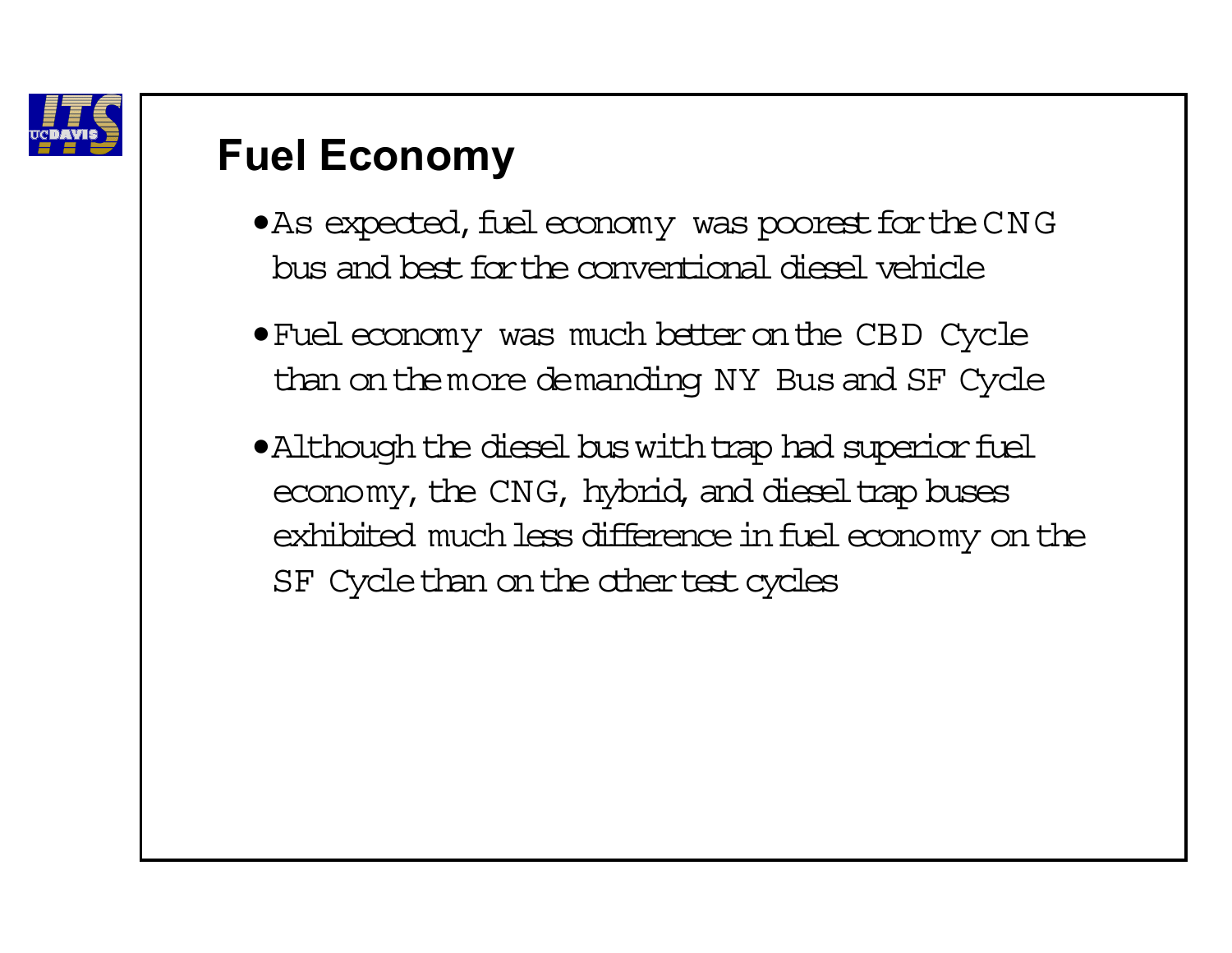

# **Fuel Economy**

- •Fuel economy from the diesel bus and the diesel bus with trap were expected to be similar since properly operating traps do not affect fuel economy
- The results of the SF Cycle are consistent with this expectation. However, the buses with traps were more than 20% less efficient than the conventional buses on the NY Bus Cycle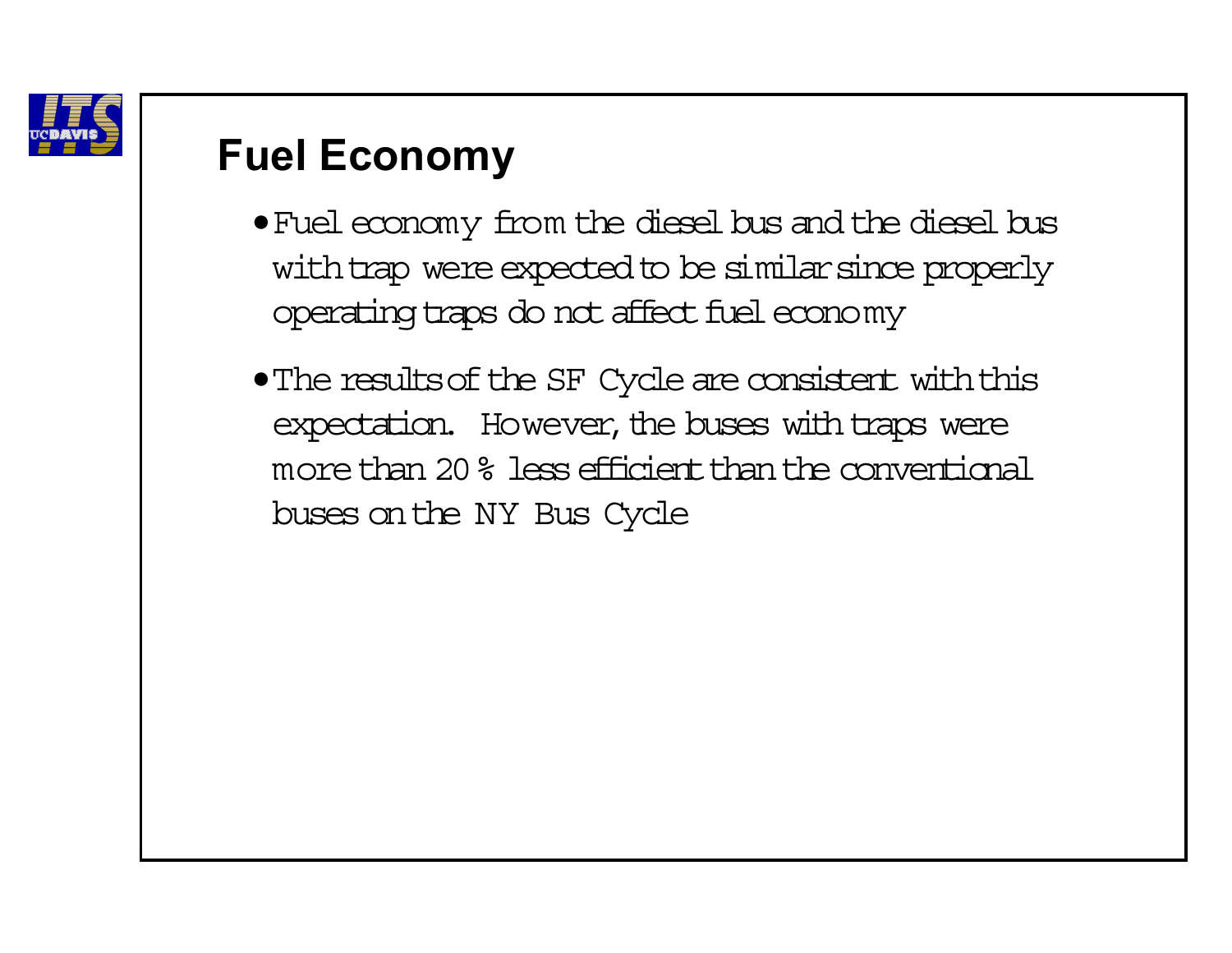

### **Fuel Economy**

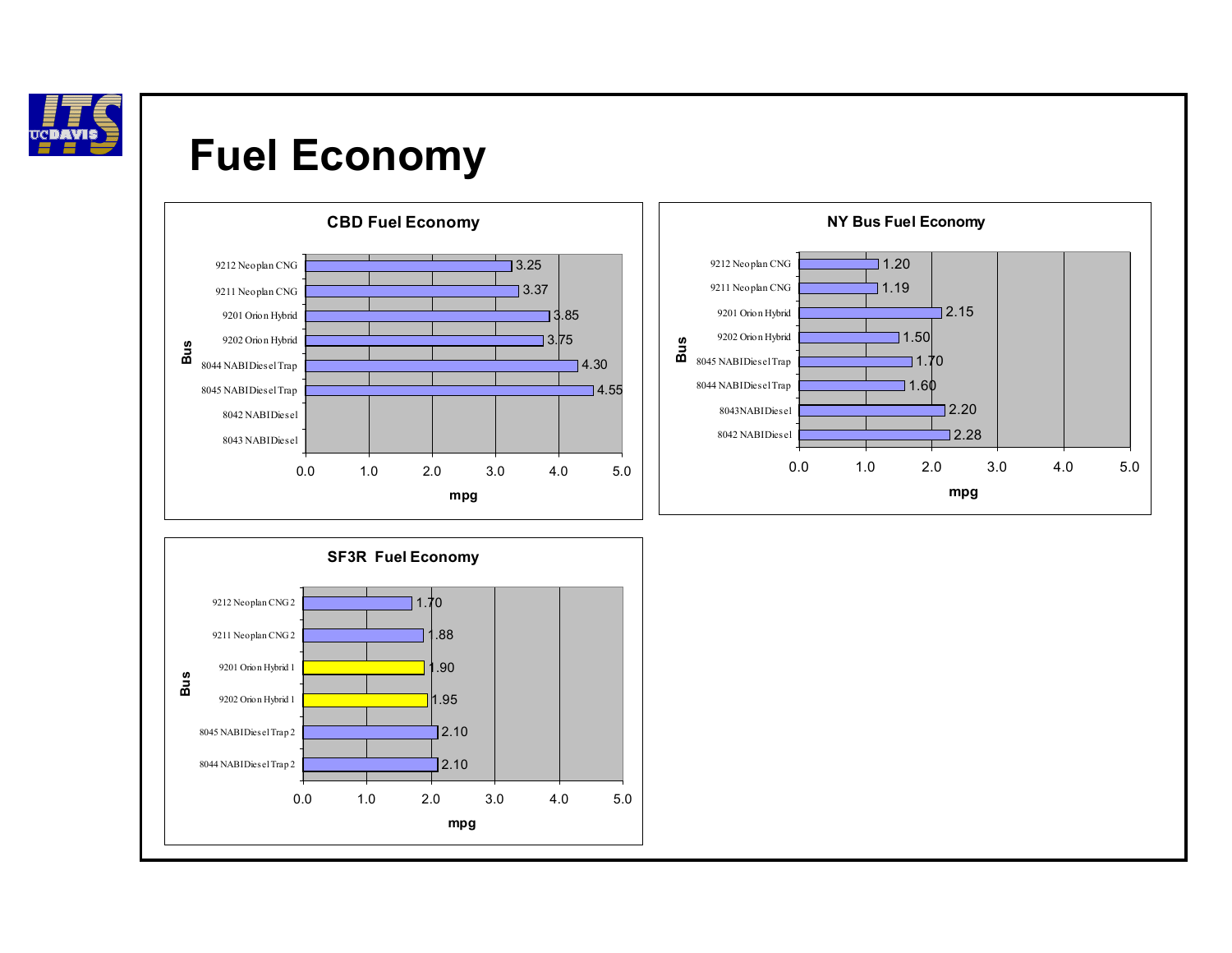

### **NOx on San Francisco Routes**

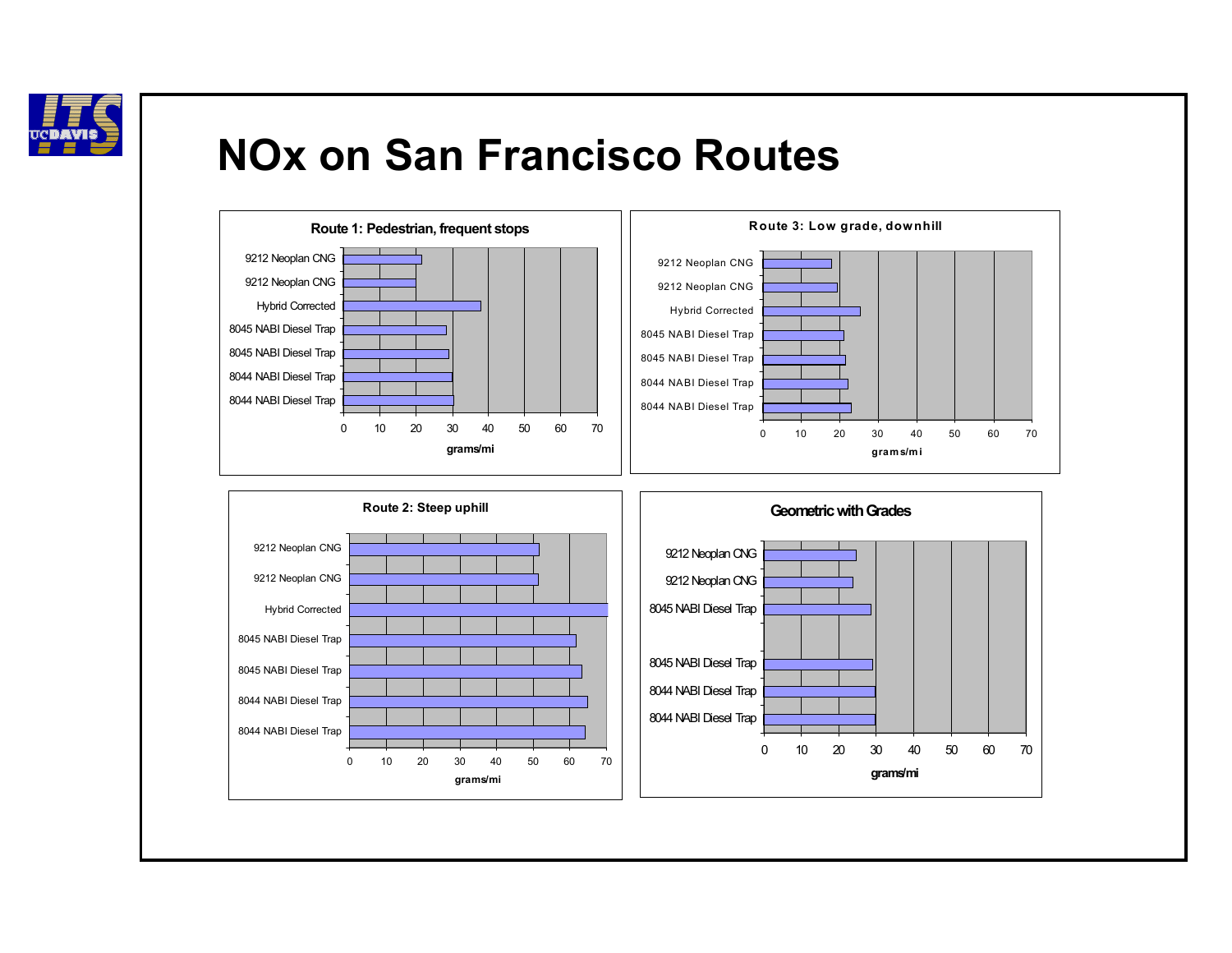

# **Fuel Economy on San Francisco Routes**

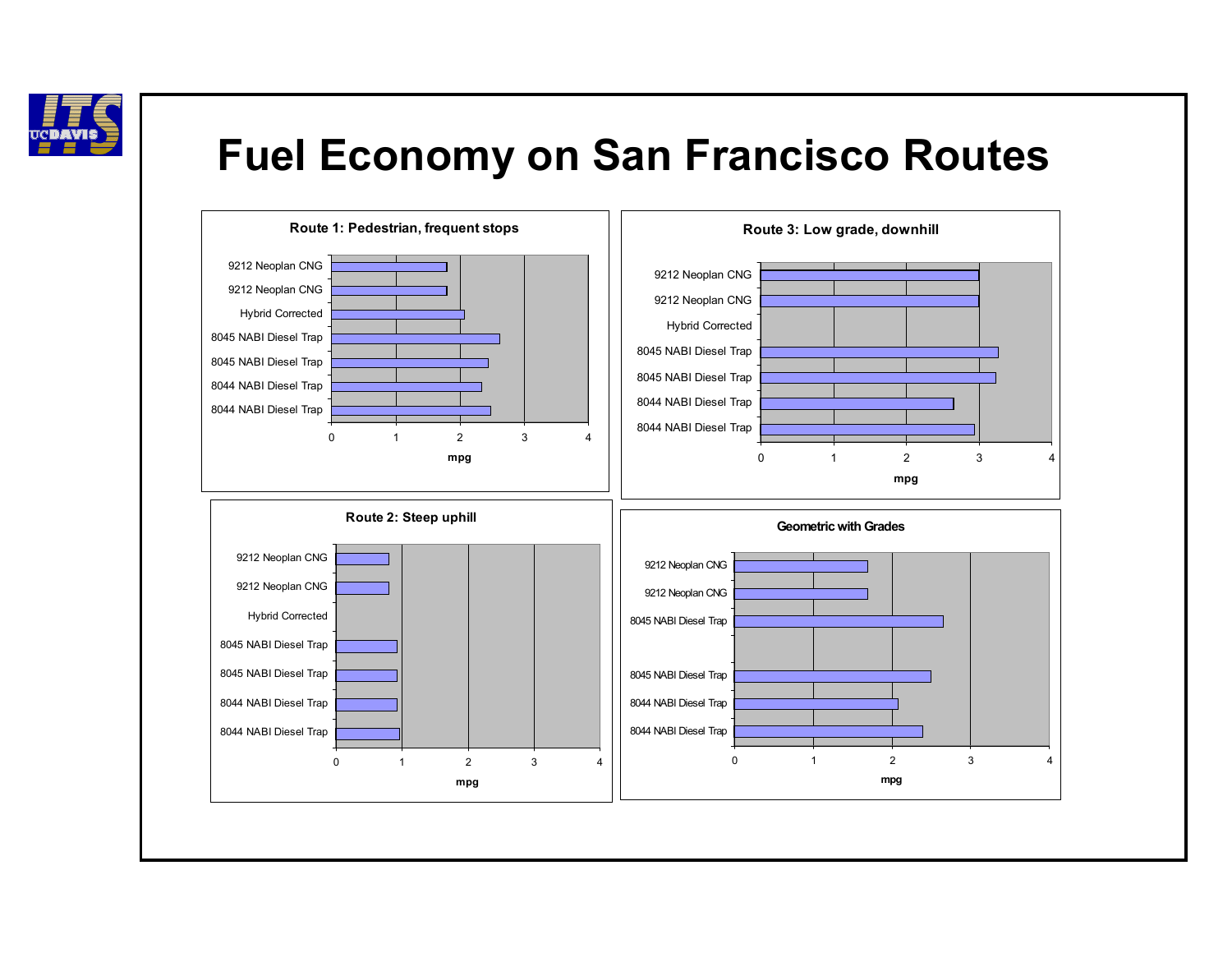

Preliminary testing on conventional driving cycles indicated that…..

- $\bullet$  The hybrid, CNG, and diesel buses with traps offered greatlyreduced emissions compared to conventional diesel buses
- $\bullet$  The CNG buses demonstrated the lowest NOx  $\,$ emissionsfollowed by the hybrid buses, and the diesel buses with traps
- <sup>P</sup> M emission of CNG, hybrid, and diesel buses were similar and often atthedetectablelimits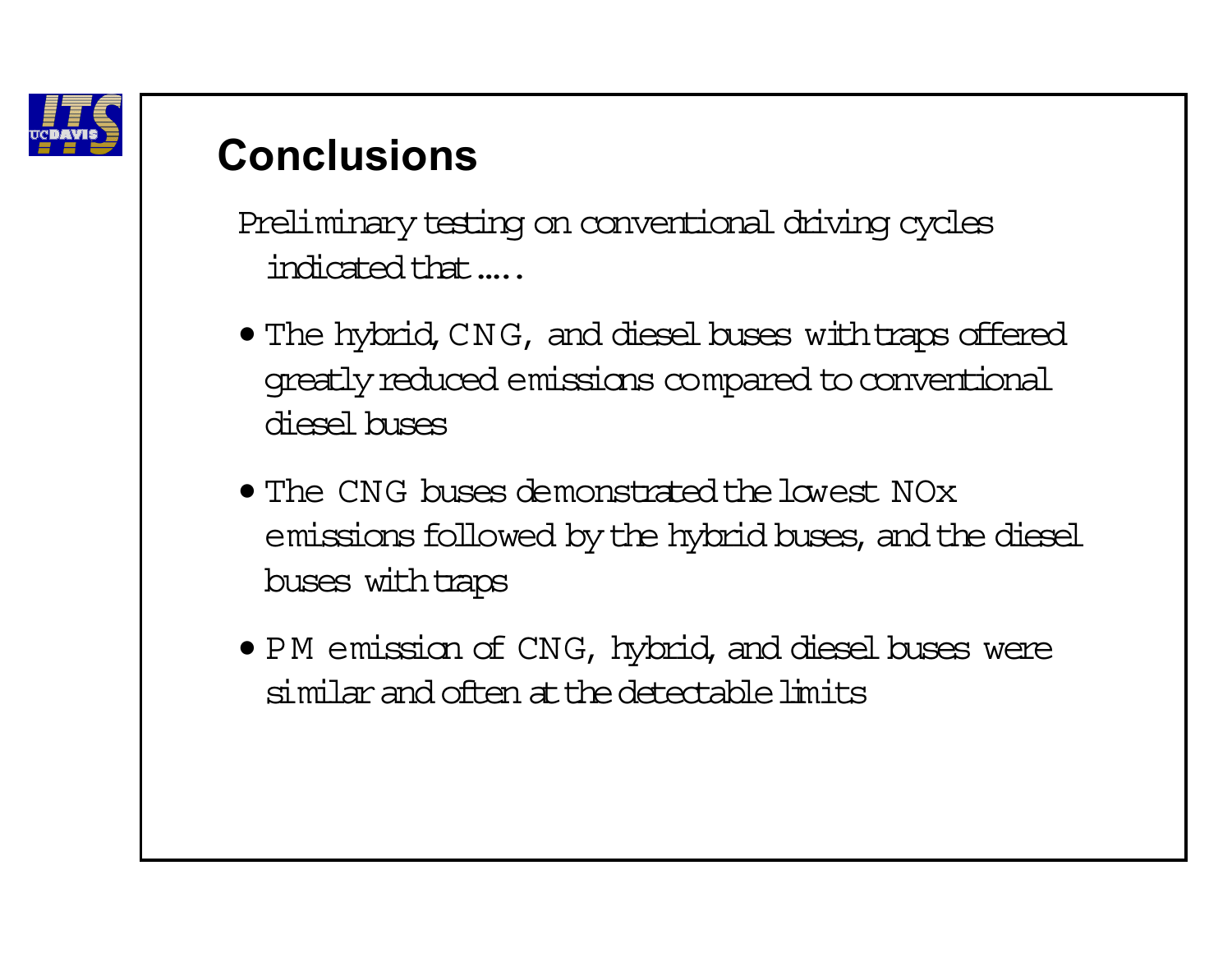

- Diesel buses had the best fuel economy
- •Hybrid buses had betterfuel economy than CNG buses during demanding cycles
- CNG buses had by the highest CO emissions of any bus and inferior fuel economy
- These results were consistent with previous research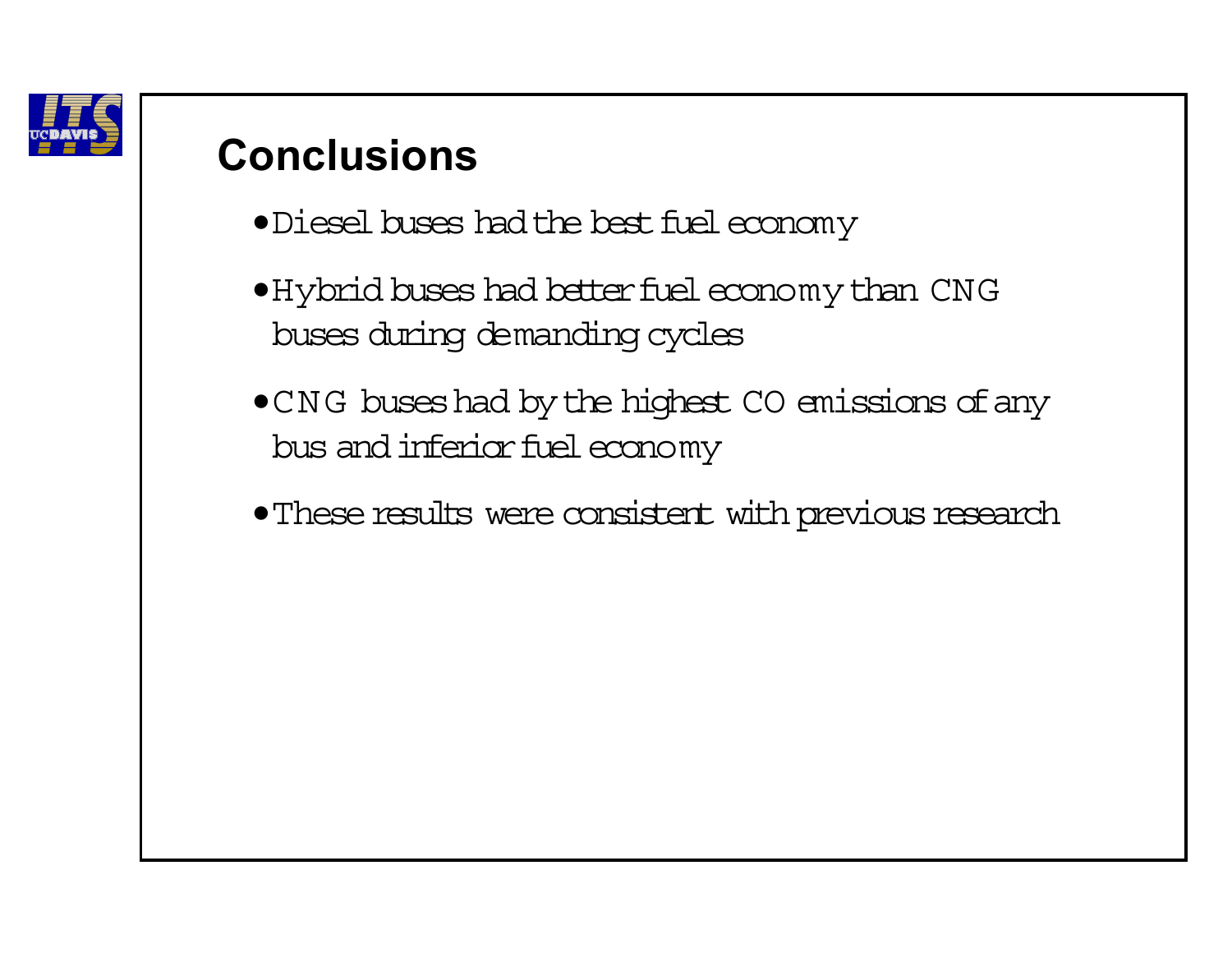

- $\bullet$ Many of these results will likely hold true for San Francisco as a whole, however, preliminary evidence suggests that differences in emissions and fuel economy between bustypes may be less for San Francisco than on the established cycles
- •Forlocalized operations, especiallythose on grade, we anticipate greatly increased emissions and different relationships between the buses
- •A San Francisco-specific driving cycle is being developed to determine emissions for buses in San Francisco